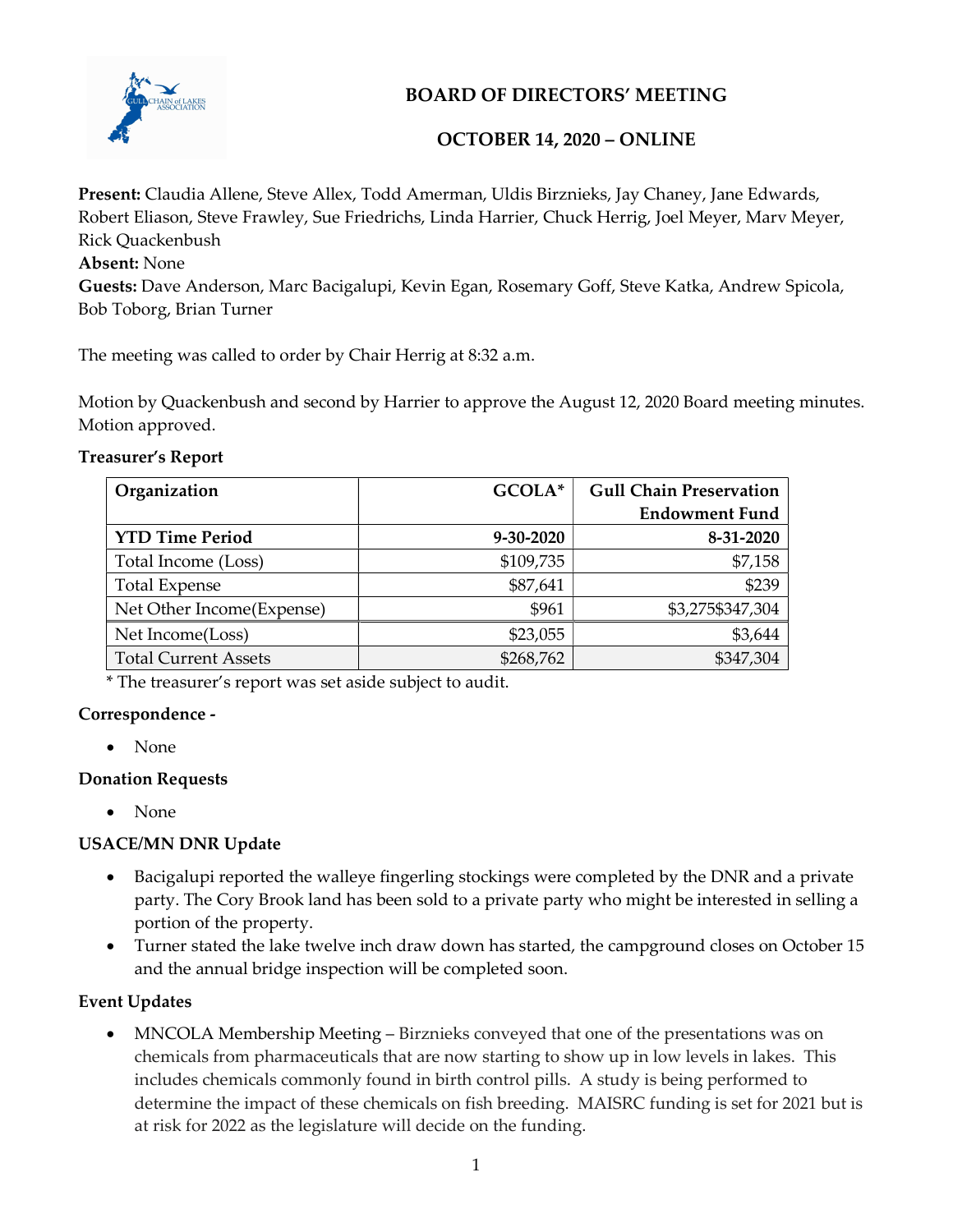

## BOARD OF DIRECTORS' MEETING

## OCTOBER 14, 2020 – ONLINE

- MAISRC Showcase Allex indicated the showcase was good for people not familiar with the AIS issues and that information about each of the sessions can be found in the MAISRC website.
- ACCL Annual Meeting Herrig announced the President is retiring and they are searching for a replacement and that other lakes are watching boats coming out of Gull Lake for zebra mussels.

## AIS Committee

 Allex stated the Lake Shore Police have had a typical year with the usual findings e.g. drain plugs and the PLM weed inspections did not find anything unusual. He is not exploring the zebra mussel on docks project with MAISRC.

## Communications Committee

 Harrier held a discussion on advertisers who have cancelled their advertising during 2020. Herrig and Edwards will reach out to the two companies to learn more. Send ideas for additional advertisers to Harrier. Newsletter articles are due by November 7.

#### Environmental Committee

• No report

## Finance & Audit Committee

 M. Meyer said the budgets are due to Friedrichs by November 8 and will be reviewed at the December Board meeting with the recommendation from the Finance Committee.

## Fisheries Committee

• No report

## Government Relations Committee

 Birznieks introduced Steve Katka as the new Government Relations Committee member and thanked Dave Hoelmer for his service as he has resigned since he's moving out-of-state. The U of M Wake Study is underway, but it has been very windy so far. The Government Relations survey was sent to members who have paid their 2020 dues and we have an email on file. So far over 150 members have responded.

## Membership Committee

Edwards reported there are 948 paid members and 65 are businesses.

## Recreation and Safety

Chaney reminded everyone the buoys start going out on October 12.

#### Gala

 Herrig hosted a discussion on the 2021 Gala with an agreement a chair needs to be identified and an outdoor location and online silent auction will be explored.